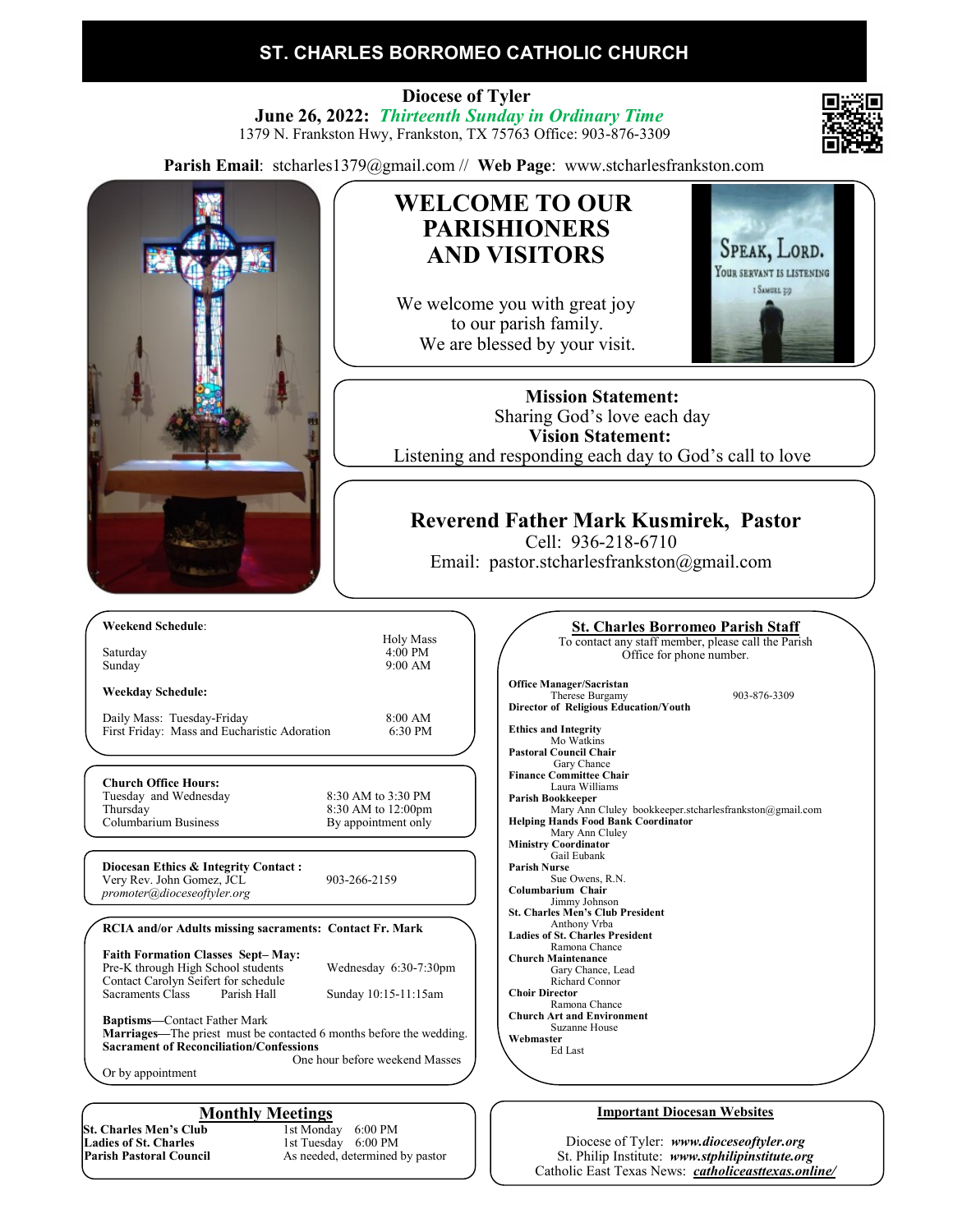

TO GOD

St. Charles Borromeo, pray for us!

**July: Month of the Most Precious Blood Litany of the Most Precious Blood prayed after Masses.**



# *PARISH AND DIOCESAN NEWS*



16TH ANNUAL COMMUNITY-WIDE PATRIOTIC CELEBRATION! *TODAY AT 2:30pm Frankston Methodist Church Family Life Center*  A TRIBUTE TO FREEDOM AND THOSE WHO SACRIFICED FOR IT *Special Guest Speaker is Father Mark Kusmirek* Boy Scouts Community Singers and Singalong and Refreshments

- First Friday is this Friday, July 1! Mass begins at 6:30pm, followed by Exposition of the Blessed Sacrament, Adoration, and Benediction. Everyone is strongly encouraged to come! There will be no morning Mass.
- Life Matters Symposium: The Sanctity of Life Action Committee is sponsoring a special conference which will bring you the Catholic teaching on all the hot button topics– from conception to natural death. It takes place July 1-2 at the Holiday Inn Tyler Conference Center. *Please see the bulletin insert for more information.*
- *Mark your calendar!* Saturday, July 16, 2022: Parish Ice Cream Social after the 4pm Mass! Everyone is invited!

**ST. CHARLES BORROMEO FINANCES YOUR GIFTS ARE VERY IMPORTANT TO US Donations for June 14-20, 2022**

| General Fund Collection\$ 1,944.00       |  |
|------------------------------------------|--|
|                                          |  |
| Father's Day Spiritual Bouquets\$ 220.00 |  |
|                                          |  |
| <b>ONI INF CIVING OPTIONS.</b>           |  |

## **ONLINE GIVING OPTIONS:**

#### **www.stcharlesfrankston.com** *or* **www.dioceseoftyler.org/offertory**

*Online gifts will be deposited directly to our parish.*

**The Feast of Saints Peter and Paul: June 29th** Most of the apostles and lots of saints have their own feast day, but how about the two most famous saints of the early church? There is February 22nd in which the Church celebrates the "Chair of Peter", the sign that Peter was the first among the apostles and the one designated to lead the early Church after Jesus' Resurrection and Ascension. The painting by Paul Rubens shows Peter with the "Keys" and wearing the *pallium* of the office of Bishop. **But there is no "Feast of St. Peter."**

St. Paul, although not one of the Twelve, was an Apostle commissioned by Jesus. There is the January 25th celebration of "The Conversion of St. Paul" which commemorates the Damascus Road episode described in Acts of the Apostles: 9:1-31, 22:1-22, and 26:9-24. It is the scene made famous by the "Conversion on the Way to Damascus" painting by Caravaggio. **But there is no "Feast of St. Paul."**

The two leading saints of the early Church are celebrated together in the Feast of Saints Peter and Paul, (or the Solemnity of Saints Peter and Paul if celebrated on a Sunday). This celebration is a liturgical feast in honor of the martyrdom in Rome of the apostles Saint Peter and Saint Paul and is observed on June 29th.

The Roman Martyrology (the official lists of solemnities, feasts, and other liturgical celebrations of the saints and martyrs) assigns June 29th as the feast day without thereby declaring that to be the day of their deaths. St. Augustine of Hippo (late 4th century) says in his Sermon 295: "One day is assigned for the celebration of the martyrdom of the two apostles. But those two were one. Although their martyrdom occurred on different days, they were one." Thus it is clear that the celebration is of ancient origin. There is some speculation that the date selected may be the anniversary either of their death or of the translation of their relics.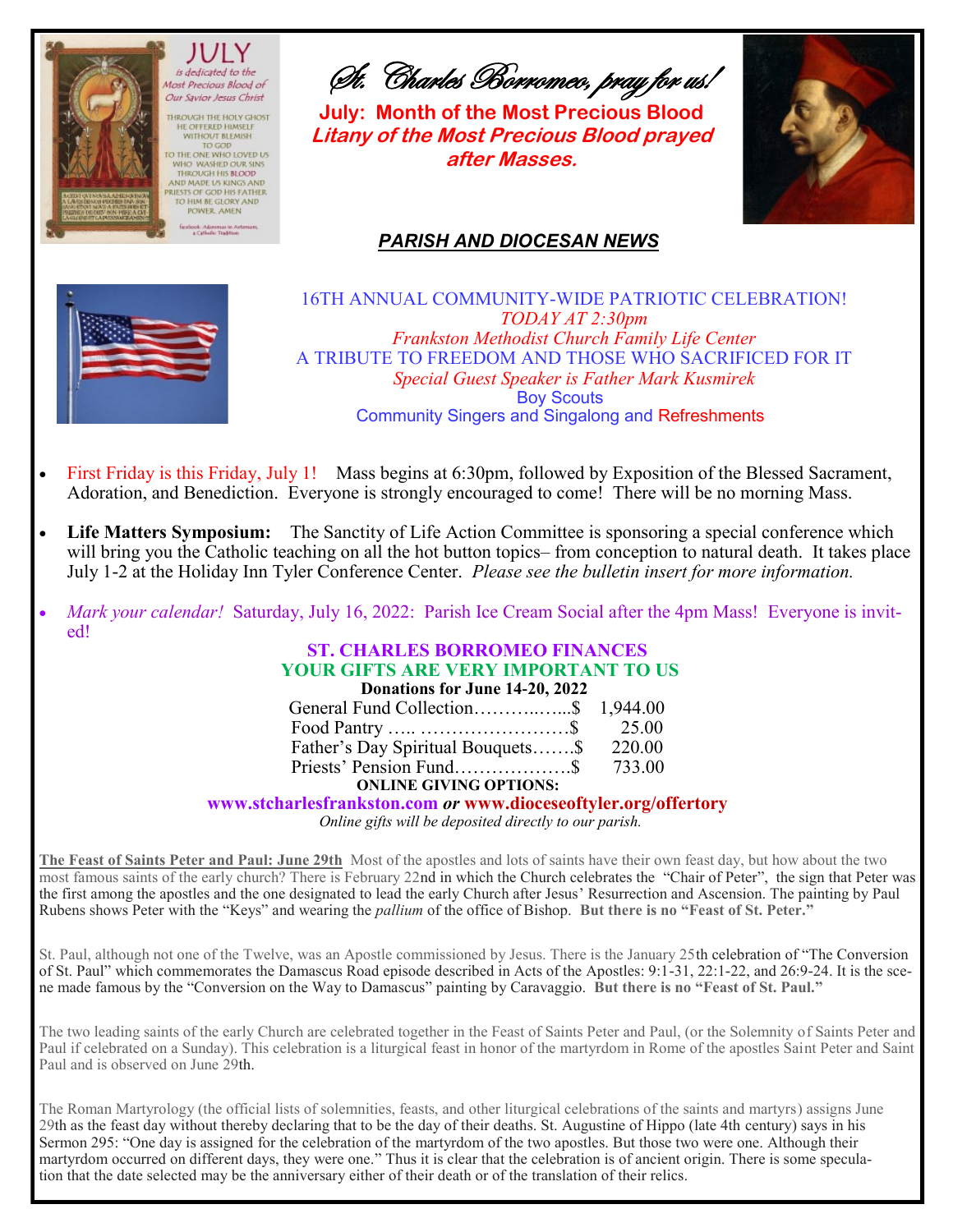## *MASS INTENTIONS:*

|     | Saturday June 25 4:00 pm Marsh Hayes by LOSC |                                                      |                                    |  | Thursday June 30 8:00 am Chris Terry by G & R Chance             |
|-----|----------------------------------------------|------------------------------------------------------|------------------------------------|--|------------------------------------------------------------------|
|     | Sunday June 26 9:00 am Pro Populo            |                                                      |                                    |  | First Friday July 1 6:30 pm + Emma Jean Johnson by M & J Johnson |
|     |                                              | Tuesday June 28 8:00 am +Jim Mooney by J & T Burgamy | Saturday July 2 4:00 pm Pro Populo |  |                                                                  |
| Wed |                                              | June 29 8:00 am Father's Day Spiritual Bouquets      | Sundav                             |  | July 3 9:00 am Veronica Storr by LOSC                            |

*Mass Dates are available. A small monetary offering is appropriate. We will be glad to send a card at no charge.*

*Mass Attendance for June 18-19: Saturday, June 18, 4pm: 47 Sunday, June 19, 9am: 89 (Total: 136)*

*Sanctuary Lights: Dates are available: \$10 per week Flowers: Dates are available; \$150 per week*

## *Please remember these friends and family members who are in need of prayers:*

| Olivia Cameron                                                     | <b>Gary Chance</b>                                        | Joni Harbert                                                         | John Jimenez                               | <b>Mary Ann Jordan</b>                                |
|--------------------------------------------------------------------|-----------------------------------------------------------|----------------------------------------------------------------------|--------------------------------------------|-------------------------------------------------------|
| <b>Scott Jurecka</b>                                               | <b>Karen McCarten</b>                                     | <b>Jimmy Nichols</b>                                                 | <b>David Taggart</b>                       | <b>Evelyn Weems</b>                                   |
| Cathy Baker<br>Albany Gifford<br>Rev. Fr. F. O'Dowd<br>Julie Terry | Clair Baker<br>Nathan Krasner<br>Joe Paige<br>Peter Terry | Jim Bryan<br>Jeanne Labuda<br>Stephen Parker<br><b>Stewart White</b> | Linda Denison<br>Ann Maxwell<br>Pat Skarda | Rev. Msgr. R.<br>Diegel<br>Sue Moulton<br>Chris Terry |

*The Pope's Intention for June: For families. We pray for Christian families around the world; may they embody and experience unconditional love and advance in holiness in their daily lives*

*June 25: Marsha Hayes; Jesus Chavez; Ana Pizano July 1: William & Barbara Theisen (55 years) June 26: Janie Patterson; Joe Bartelme June 27: Mary Ann Jordan*

*BIRTHDAYS: ANNIVERSARIES*: *For June 25-July 1*

Prayer to St. Michael: St. Michael the Archangel, defend us in battle, be our protection against the wickedness and snares of the devil. May God rebuke him, we humbly pray; and do thou, O Prince of the heavenly host, by the power of God, Cast into hell Satan and all evil spirits who prowl about the world seeking the ruin of souls. Amen.





*.*

*Take the Load Off Your Back*: If you are carrying hurts or pains around because you've either hurt or been hurt. Or perhaps the relationship with God has taken a back seat and needs help. The sacrament of Penance is a source of healing and forgiveness. Confessions are heard each Saturday and Sunday beginning one hour before mass and ending about 10 minutes before mass (that gives me time to get ready for mass). Also during the week please call me, 936-218-6710, so we can find a convenient time.

## **MINISTRY SCHEDULE for July 2-3, 2022**

Please have someone take your place if you cannot be here.  *The Ministry Schedule is also available on our website and in the church narthex.*



### *Saturday, July 2: Sunday, July 3:*

*Lectors: Karla Moyer Gail Eubank EMHC: Mo Watkins Carolyn Seifert Greeters: Barbara Theisen Carolyn Seifert Ushers: Barbara Theisen* 

*Linens: June: Sue Owens July: Ramona Chance*

**PREVENT ABUSE:** If you know or suspect that a minor or vulnerable adult is currently being abused or is in danger, immediately report it to state/local law enforcement or the Texas Department of Family and Protective Services at (800) 252-5400 or [txabusehotline.org.](http://txabusehotline.org/)

The Diocese of Tyler is committed respecting the dignity of all persons and to helping anyone who may have been hurt or abused by a priest, deacon, religious, or anyone working in the name of the Church. Any current or past cases of abuse involving Church personnel should be reported to civil authorities and also to the victim assistance coordinator at  $(903)$  266-2159 or  $vac@dioceseoftyler.org.$ </u>